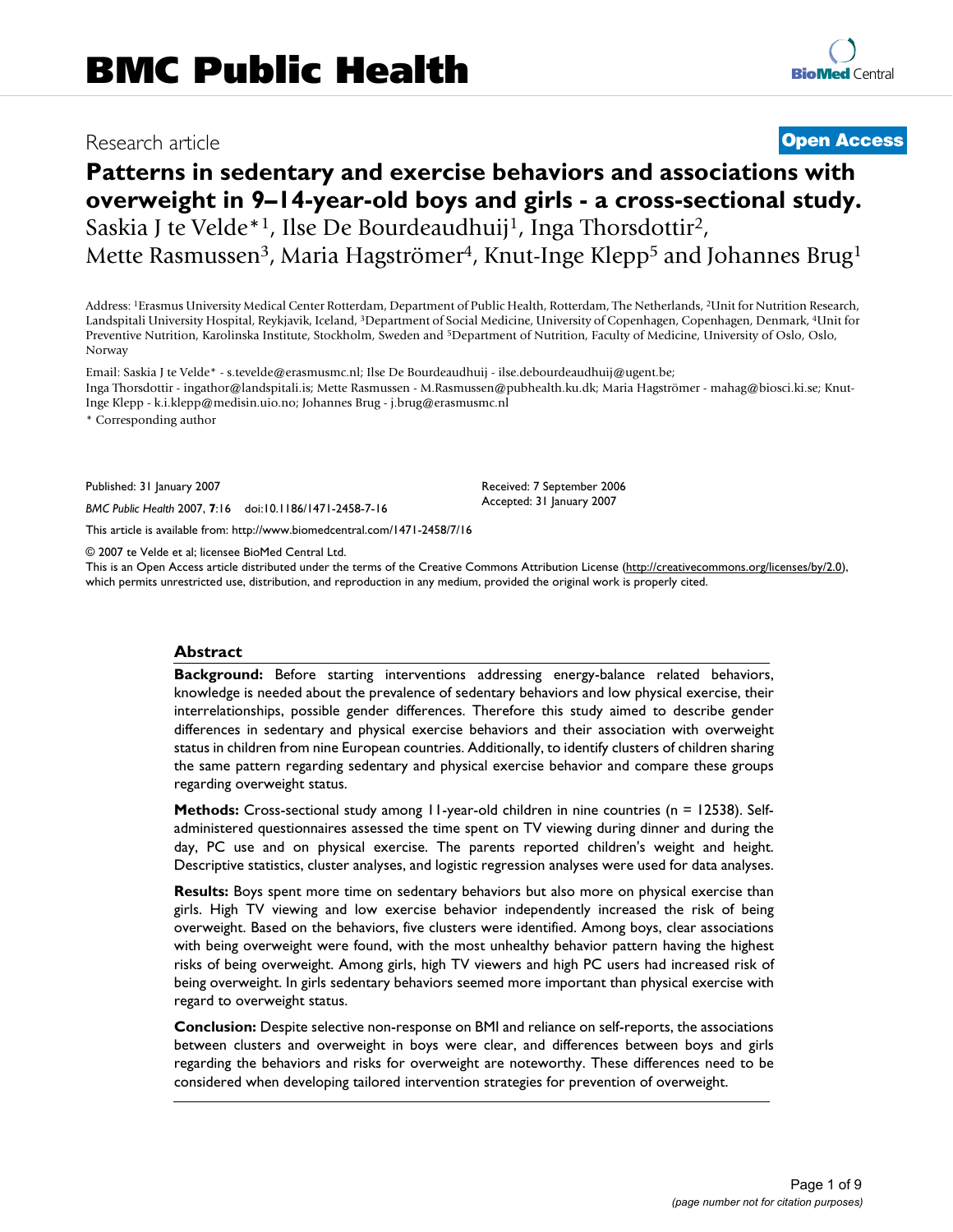# **Background**

Prevalence of childhood obesity is increasing in Europe as well as in other developed countries [1]. This is a major concern as it has harmful physical, psychological, behavioral, social and economic consequences. Overweight and obesity are results of a disturbed energy balance in which energy intake is higher than energy expenditure. During the past decades energy expenditure among children has decreased over time [2]. There are increased opportunities for children to be sedentary in their leisure time; especially TV viewing and electronic gaming are shown to be positively related with overweight [3-5]. Time spent on sedentary behaviors is inversely associated with physical exercise among adolescents [5,6], particularly among girls [4]; however, controversies exist on this issue [7].

Before starting interventions, knowledge is needed about the prevalence of sedentary behaviors and low physical exercise, their interrelationships, possible gender differences and their association with overweight. Large variations across countries in physical activity, time spent on TV viewing and PC use by children have been reported previously [8]. However, publications presenting gender differences regarding these prevalence rates, and gender differences in associations between overweight status and these behaviors, are scarce or not available [9]. Moreover, only a few studies explore the patterns between these different behaviors [9,10]. Usually only one or a small subset of individual health behaviors per study are examined. However, there is evidence that a combination of health behaviors may introduce a health risk that is greater than would be expected from the sum of the individual factors [11]. Instead of solely investigating associations between individual behaviors and overweight, exploring associations between health-behavior patterns and overweight can provide insights for the development of multifactorial overweight preventive strategies. Additionally, cluster analyses can identify subgroups that are at high risk for becoming overweight and might best benefit from interventions

The Pro Children Project [12] provides recent data concerning overweight status, TV viewing, PC use and physical exercise behavior and can therefore contribute to increase our knowledge in this area. The specific aims of the present study were therefore to: (I) describe the prevalence of sedentary and physical exercise behaviors; (II) assess how these behaviors are associated and whether specific clusters of behaviors can be identified; and (III) investigate whether the potential clusters are associated with overweight status, separately for boys and girls in nine European countries.

# **Methods**

## *Sample*

The Pro Children Cross-sectional survey (CSS) was designed to provide information on fruit and vegetable intake among European schoolchildren and on determinants of fruit and vegetable intake [12]. The methodology and sample has been described in detail previously [13,14]. Briefly, the survey was conducted in nine European countries (Austria, Belgium, Denmark, Iceland, the Netherlands, Norway, Portugal, Spain and Sweden) during October to December 2003. To obtain representative samples, schools were randomly selected from lists obtained from national or regional education authorities. Schools for special education were excluded from the sampling procedure. Participation rates among schools generally ranged from 70% to 100%, with Portugal (45%) and the Netherlands (30.4%) showing lower participation rates. For each country a minimum of 1300 eligible children were recruited. The recruited samples were nationally representative for each country, except for Austria and Belgium where the samples were drawn from regions (eastern Austria and Flanders respectively).

The general response rates were 90% and 76% for the child and parent questionnaires, respectively. The current study included the children that completed all questions on TV viewing, PC use and physical exercise (n = 12538, 94.2%). In this sample 49.9% were boys; mean age 11.4 years (8.8–13.8 years). More boys (6.2%) than girls (5.2%) did not respond to questions on all four behaviors  $(p = 0.002)$ ; no response differences according to age or parental reported family educational level were found.

Parental written informed consent was obtained prior to including the children in the survey. Research clearance was obtained from research ethics committees within all participating countries.

### *Questionnaire and procedure*

A comprehensive questionnaire was developed for both children and parents and translated and back translated to and from all relevant languages [15,16]. The children completed the questionnaire during a school hour in the presence of the class teacher who was asked to collect the data according to standardized procedures. The children took home a questionnaire to be completed by one of the parents. The retrieved data were entered according to standardized protocols at the national research centers. Thereafter, data files were submitted to the Pro Children Data Management Center at the University of Vienna where data processing and quality control took place. All protocols and questionnaires can be accessed at the Pro Children website [17].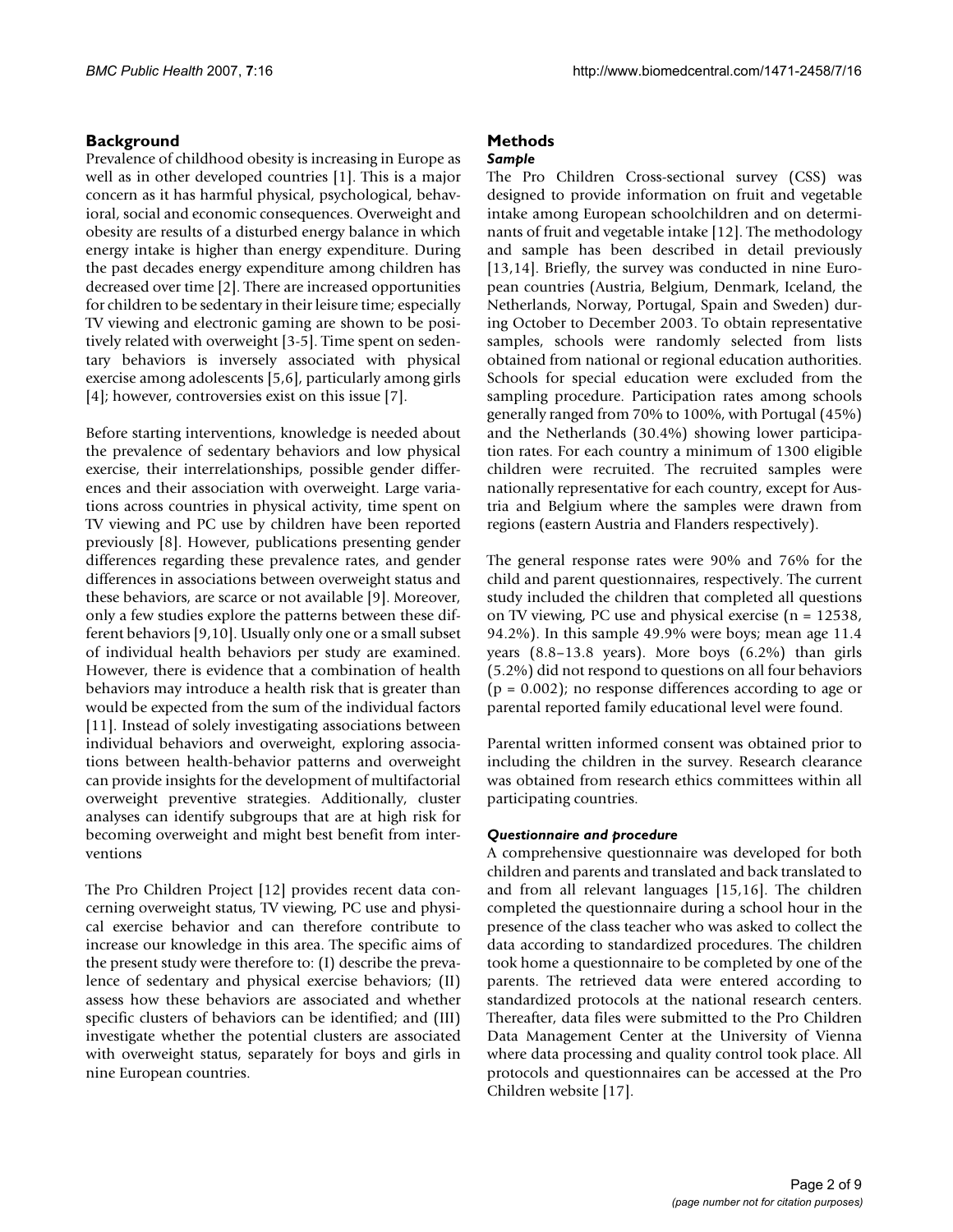#### *Measures*

#### *Behaviors*

Usual TV viewing and PC use were measured by the questions 'About how many hours a day do you usually watch television and videos in your leisure time?' and 'About how many hours a day do you usually use a computer in leisure time?' with eight response alternatives, ranging from 'none at all' to '7 hours per day or more'. TV viewing during dinner was measured by a question with 5 response alternatives ranging from 'never' to 'every day'. The children's involvement in physical exercise was assessed by the question: 'how many hours per week do you usually exercise in your leisure time so much that you get out of breath or sweat?' with eight response alternatives, ranging from 'none at all' to '7 hours per week or more'.

Cut-off values were used to define the presence of sedentary behavior or low exercise behavior. According to recommendations [18], we used a cut-off of 2 hours/day for TV viewing. For TV viewing during dinner the cut off point was set at 'every day'. For PC use the cut off was set at > 1 hours/day, consistent with the cut-offs used by the HBSC study [8]. Low physical exercise behavior was defined as 0 – 3 hours/week involvement in leisure time physical exercise. This is different from the internationally wellaccepted recommendation that children should engage in moderate-to-vigorous physical activities for at least one hour every day [19], because in the present study we were not able to assess engagement in physical activities during school hours or active transportation.

#### *Test-retest reliability*

Test-retest reliability regarding sedentary and exercise behavior was explored in a Dutch sample of 250 children with an average time period of 14.3 days (SD = 3.8). Using cut-off values as presented in this manuscript, more than 70% of the children were classified in the same group during test and re-test measurements (agreement ranging from 71.8% (PC use) to 86.7% (physical exercise)). No significant differences in the mean scores between test and retest for sedentary and exercise behavior were observed.

*Body mass index (BMI) measurement and overweight classification* BMI was calculated as weight (kg) divided by height squared  $(m^2)$  with the data reported by the parents  $(n =$ 7909, 63.1% of total). The response percentages were lowest for Portugal (56.4 %) and the highest for Belgium (73.8%). Non-responders were more likely to be boys  $(OR = 1.19 [1.11-1.29])$ , to watch TV during dinner every day (OR =  $1.09$  [1.00–1.17]), to report low physical exercise behavior (OR =  $1.15$  [1.07–1.25]) and report high PC use (OR = 1.10,  $[1.01-1.20]$ ).

For international comparison age- and gender-specific child BMI cut-off points were used to define overweight (including obesity) [20].

Children's gender and exact age were retrieved from the child and parent questionnaires, respectively.

#### *Family educational level*

A potential confounder in the associations between the different behaviors and overweight status can be the economic position of the child's family, which was estimated by the family educational level. Family educational level was assessed in the parents' questionnaire. The highest level of education, reported by either parent was used as an estimate of the family educational level. In the analyses the variable was entered as a categorical variable: low educational level = less than 7 years of education, medium educational level = 7–9 years of education and high educational level = up to 12 years or university/college.

#### *Statistical analyses*

Means, standard deviations and/or proportions were calculated for the key variables (using the mean value of an answer category when necessary).

Gender differences in proportions of the key behaviors were tested with Chi-square tests.

Pearson correlations were calculated between the different behaviors. K-means cluster analysis was used to identify specific patterns in the behaviors. K-means clustering places children in mutually exclusive groups characterized by their sedentary and physical exercise behaviors. Cluster analyses on all four behaviors were performed on standardized scores (z-scores) to overcome large impact from outliers and to provide a common metric for the solution. We specified four, five and six cluster solutions. The fivecluster solution was found to be adequate and meaningful regarding the different patterns found and is reported in the Results section. To test possible instability of the cluster solution, the solution was re-examined on a random sample of 50% of the total sample. The different clusters are given labels that characterize the behavioral pattern. These labels may reflect a value judgment, which was not intended as such, but was used as an efficient way to further describe results regarding the clusters.

The five clusters were then compared regarding the actual differences on the four behaviors by means of analyses of variance (ANOVA) and a Bonferoni post-hoc test. Logistic multilevel regression analyses were used to examine the risk of overweight associated with sedentary/physical exercise behaviors and with the five clusters. Multilevel analyses were used to take into account that the children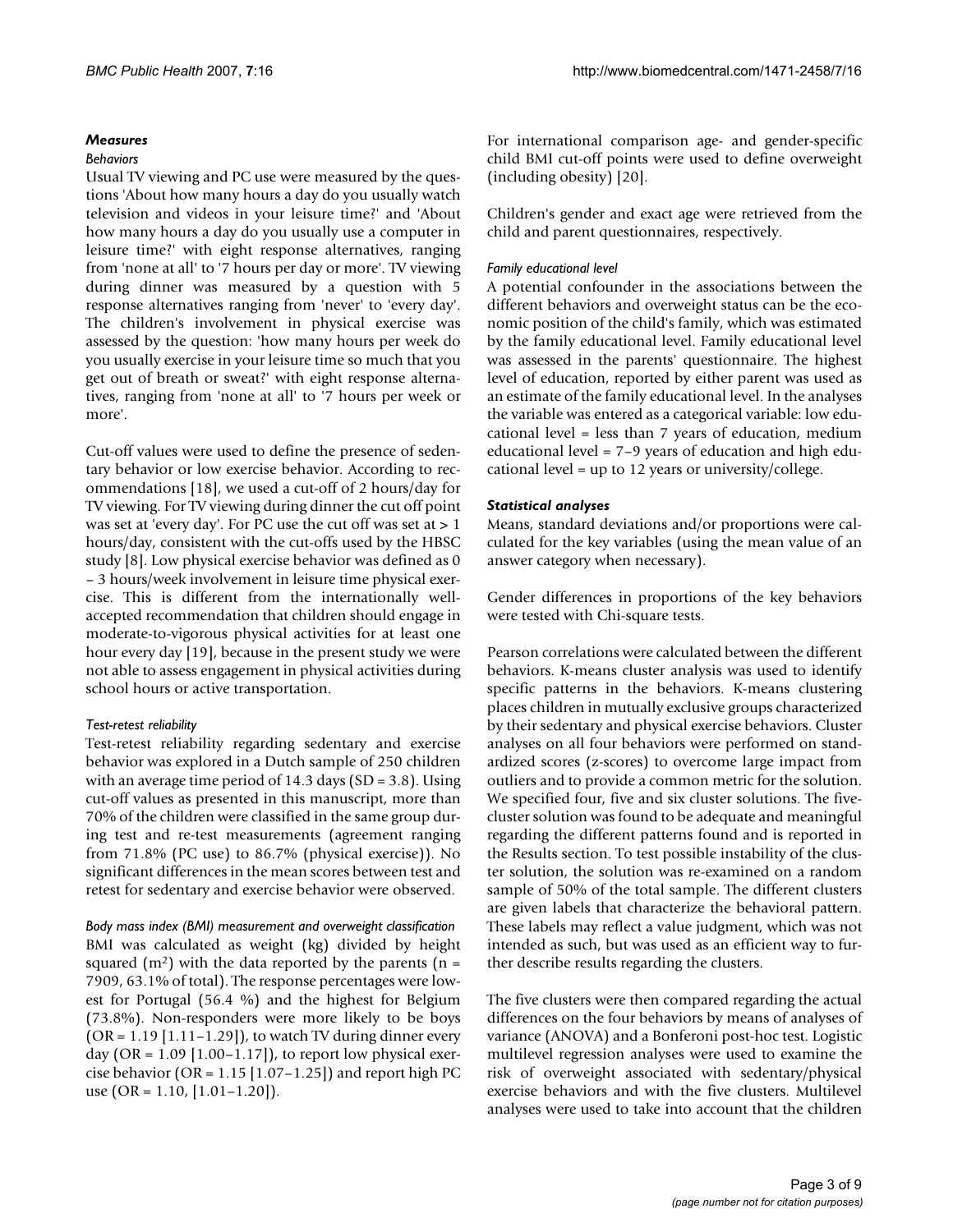were nested within schools and countries, and random effects by country were checked [21].

All analyses were performed separately for boys and girls and adjusted for age and additionally for family educational level. Cluster analyses were performed on the whole sample, while analyses on associations between clusters and overweight status were performed on a limited sample, due to missing data on BMI. Performing the cluster analyses on the whole sample instead of the limited sample was expected to give a more realistic reflection of the true patterns of the four behaviors, because missing data on BMI were selective and not random regarding the values on the four behaviors.

SPSS version 11.0.1 and MlwiN 2.01 [21] were used and the significance level was set at  $p < 0.05$ .

# **Results**

The prevalence of sedentary and low physical exercise behaviors varied by country (Table 1). TV viewing during dinner was least common in Norway and most often seen among Portuguese boys. All countries report averages higher than 2 hours/day of TV viewing for both genders, except for the Icelandic girls  $(1.7 \pm 1.3 \text{ hours/day})$ . Highest proportions of high TV viewing during the day were observed in the Netherlands and Belgium. High PC use was most common among Dutch boys and least common in Norwegian girls. In general, all sedentary behaviors were more common among boys than girls, with the largest differences in PC use. Girls more often reported low physical exercise behavior in all countries except for Denmark and Iceland.

Overall, Portuguese boys were most likely to report sedentary behaviors as well as low physical exercise. Among girls, the Portuguese were also most likely to show these behaviors, except for high PC use. Swedish boys and Danish girls most often reported low sedentary and high physical exercise behavior.

# *Clusters of sedentary and physical exercise behavior*

Watching TV during dinner, TV viewing during the day and PC use were all statistically significantly positively correlated with each other (see Table 2), but not very strongly. Time spent on physical exercise was inversely correlated with TV viewing during dinner and during the day in girls, and with TV viewing during dinner in boys. Physical exercise was significantly positively associated with PC use in girls.

The K-means cluster analyses resulted in five clusters for boys as well as girls. Three of the five clusters had more or less identical characteristics for both sexes. These three clusters were labeled as follows: Cluster 1: healthy behavior pattern; Cluster 2: high TV viewers; Cluster 4: high PC users;. Cluster 3 was characterized by low sedentary behavior & low physical exercise behavior in girls, but had a mixed pattern in boys. In boys Cluster 5 was labeled unhealthy behavior pattern because of the high scores on the sedentary behaviors and below average score on physical exercise. In girls, this Cluster was labeled 'high sedentary and high physical exercise', because of high scores on the sedentary behaviors as well as on the physical exercise behavior.

As can be seen in Table 3, the healthy cluster (1) is characterized by low z-scores (below 0) for TV during dinner, TV viewing and PC use combined with high (above 0) zscores for physical exercise. However, the physical exercise score in the boys' cluster was only moderate (z-score = 0.10) and lower than the score for physical exercise in the boys' high TV cluster (z-score = 0.78). The high TV viewers (Cluster 2) are characterized by high values on TV viewing during dinner and during the day ( $z$ -scores  $> 0.76$ ), but boys in this cluster were also highly physically active in contrast to girls in this cluster. The mixed group (cluster 3 in boys) had a high value for TV viewing during dinner (zscore = 0.99) but not for TV viewing during the day, and also low scores for PC use and physical exercise. In girls this cluster (Cluster 3: low sedentary and low physical exercise behavior) had low scores on all four behaviors. The high PC users (Cluster 4) are characterized by high zscores on PC use (z-score > 1.47) but low to moderate zscores on the other three behaviors. The unhealthy behavior cluster was characterized by high scores on the sedentary behaviors and low scores on physical exercise. The girls' high sedentary and high physical exercise cluster showed high scores on the sedentary behaviors but also above average scores on physical exercise (z-score = 0.28).

Being in the healthy behavior cluster discriminated very well for everyday TV viewing during dinner (nobody exhibits this behavior) and for low physical exercise in girls (nobody reported physical exercise < 4 hours/week) (data not shown). The unhealthy cluster discriminated very well for high TV viewing during the day (98.2% for boys; 93.9% for girls) and high PC use (100% for boys and girls)

The clusters including most children were the healthy behavior cluster in boys (42%) and the low sedentary and low physical exercise cluster in girls (44.5%). The unhealthy behavior clusters included 7.0% of the boys and about 3.6% of the girls.

### *Associations with overweight*

The highest prevalence of overweight was found in Portugal (21.6% for boys and 19.5% for girls) and Spain (17.9% for boys and 18.4% for girls). Lowest prevalence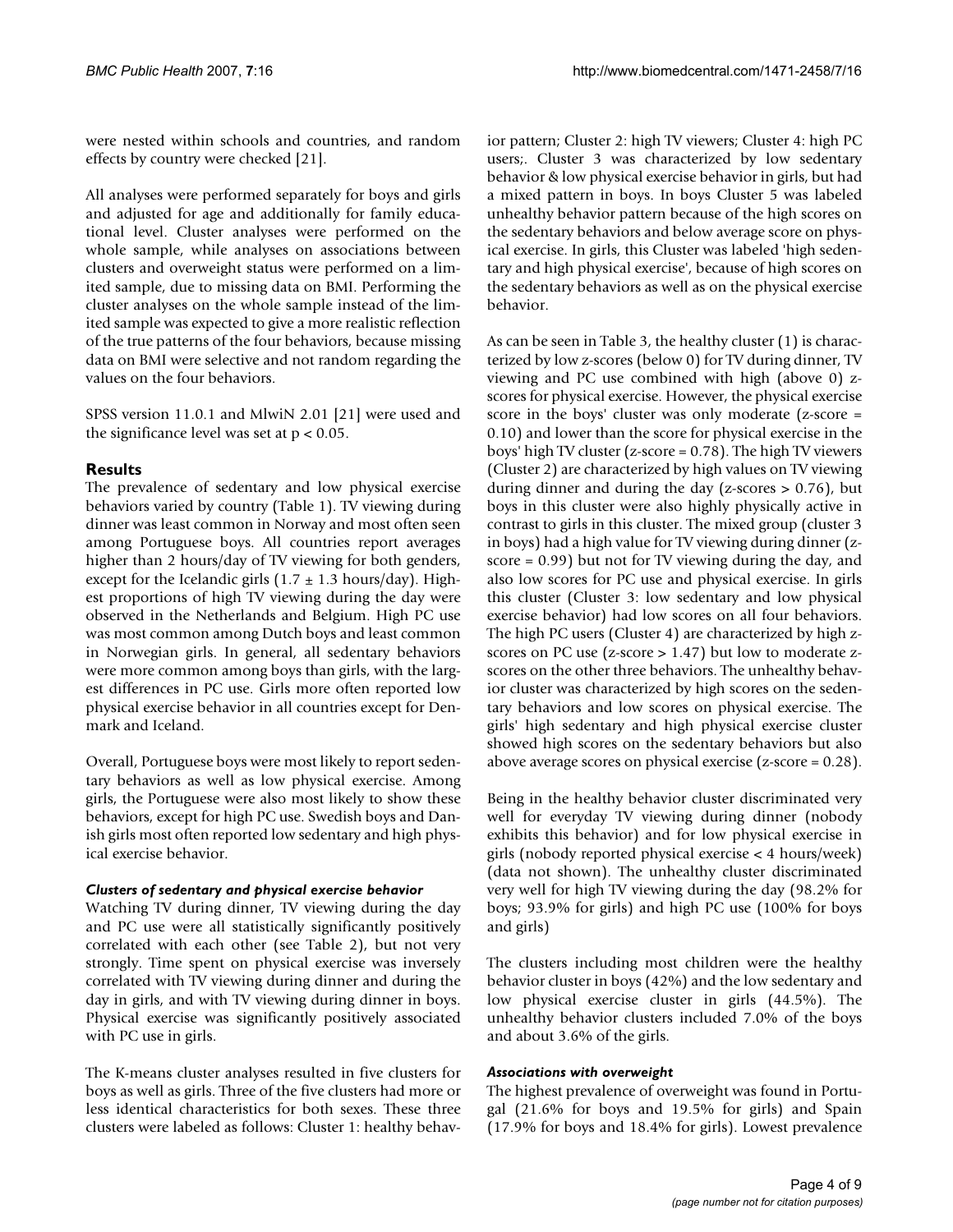| Country     |        | TV during dinner Every day | $TV$ viewing $> 2$ hours/day |                 | Using $PC > 1$ hours/day |                   |                  |                  | Physical exercise $\leq$ 3 hours/week |  |
|-------------|--------|----------------------------|------------------------------|-----------------|--------------------------|-------------------|------------------|------------------|---------------------------------------|--|
|             | N      | boy                        | girl                         | boy             | girl                     | boy               | girl             | boy              | girl                                  |  |
|             |        | %                          | %                            | %               | %                        | %                 | %                | %                | %                                     |  |
| Austria     | 1601   | 23.1                       | 21.3                         | 36.3            | 32.4                     | 40.9              | 15.9             | 57.5             | 72.4                                  |  |
| Belgium     | 1295   | 28.0                       | 27.8                         | 50.1            | 41.9                     | 35.4              | 20.0             | 57.8             | 74.7                                  |  |
| Denmark     | 1817   | 18.9                       | 14.3                         | 37.6            | 31.9                     | 39.0              | 13.1             | 62.6             | 65.8                                  |  |
| Iceland     | 1108   | 48.5                       | 44.1                         | 35.2            | 23.2                     | 35.7              | 11.9             | 49.4             | 51.8                                  |  |
| Netherlands | 1089   | 25.8                       | 21.1                         | 50.2            | 45.5                     | 53.2              | 26.1             | 55.0             | 70.8                                  |  |
| Norway      | 1091   | 14.2                       | 12.3                         | 38.0            | 34.6                     | 23.9              | 10.1             | 66.1             | 77.5                                  |  |
| Portugal    | 2000   | 69.3                       | 70.5                         | 49.0            | 42.0                     | 39.8              | 17.3             | 83.9             | 94.9                                  |  |
| Spain       | 1223   | 59.4                       | 52.3                         | 36.6            | 31.4                     | 21.7              | 15.3             | 63.9             | 78.8                                  |  |
| Sweden      | $1314$ | 21.3                       | 22.9                         | 31.6            | 31.0                     | 34.9              | 17.5             | 57.0             | 70.5                                  |  |
| Total       | 12538  | 35.3                       | 33.4                         | 40.6            | 35.3                     | 36.2              | 16.4             | 62.7             | 74.4                                  |  |
| Means (SD)  |        | 3.5 (3.0) d/week           | 3.3 (3.0) d/week             | 2.5 (1.7) h/day | 2.2 (1.6) h/day          | $1.5$ (1.6) h/day | 0.84 (1.1) h/day | 3.2 (2.3) h/week | 2.5 (2.1) h/week                      |  |

**Table 1: Gender-specific prevalence rates of the sedentary and low physical activity behaviors in nine European countries participating in the Pro Children study.**

Numbers in **bold** indicate significant (p < 0.05) gender differences in prevalence

values for overweight were found among Belgian boys (8.3%) and Dutch girls (7.9%).

High TV viewing during dinner and during the day, and low physical exercise behavior (in boys only) was associated with a risk of being overweight (see Table 4). High PC use was not associated with being overweight in boys or girls. These findings did not change after adjustments for family educational level (data not shown).

The healthy behavior cluster had the lowest proportions of overweight boys (12.7%, (11.1–14.3%)) and girls (11.4%, (9.3–13.5%)). In girls, the cluster with low sedentary and low physical exercise behavior had the second lowest proportion of overweight girls (12.6%, (11.1– 14.2%)) (Table 3).

In boys three clusters had a significantly increased risk of being overweight (Table 3). Only the high TV viewers, who also had high scores on physical exercise, did not significantly differ in risk of being overweight from the boys in the healthy behavior cluster. In girls, the high TV viewers and the high PC users had the highest proportions of overweight, and significantly increased risks of being overweight. The odds ratios (ORs) for the low sedentary and low physical exercise cluster and the high sedentary and high physical exercise cluster were also >1, but not significant. The estimated ORs were not influenced by adjustments for family educational level (data not shown)

# **Discussion**

This international study showed that the prevalence of sedentary and physical exercise behavior varies across countries and by gender, with boys exhibiting more typical recreational sedentary behaviors but also being more physically active than girls. Moreover, these behaviors, except PC use, were associated with overweight status. Furthermore, among boys the unhealthy behavior cluster had the highest risks of being overweight.

The pronounced differences between boys and girls in sedentary and physical exercise behaviors were observed across all countries and have been reported by others [9,22-24]. However, most studies to date have data only

**Table 2: Pearson's correlation coefficients between TV viewing during dinner, TV viewing, PC use and physical exercise behavior, separately for boys and girls participating in the Pro Children study.**

| $N = 12538$                    | TV dinner (days/week) | TV (hours/day) | PC use (hours/week) | Physical exercise (hours/week) |
|--------------------------------|-----------------------|----------------|---------------------|--------------------------------|
| boys/girls                     |                       |                |                     |                                |
| TV dinner                      |                       | $0.22***$      | $0.10***$           | $-0.14***$                     |
| TV (hours/day)                 | $0.25***$             |                | $0.33***$           | $-0.04**$                      |
| PC use (hours/week)            | $0.14***$             | $0.33***$      |                     | $0.05***$                      |
| Physical exercise (hours/week) | $-0.10***$            | $-0.01$        | 0.02                | -                              |

\*\*  $p \le 0.01$  \*\*\*  $p \le 0.001$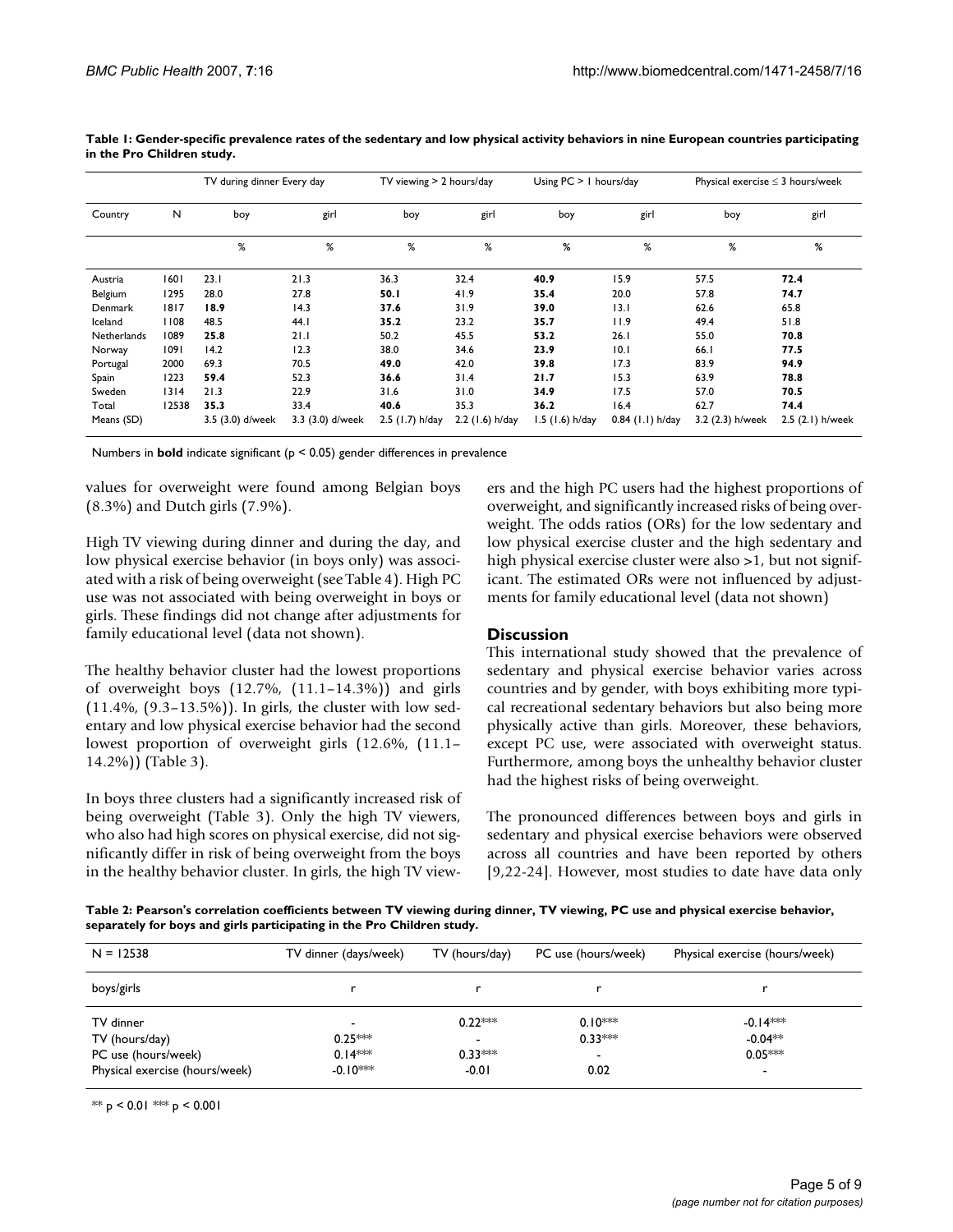| Cluster | Number (%)   | TV during dinner  | TV viewing PC use |                   | Physical exercise | Overweight (%)<br>(95% CI) | Adjusted risk for overweight<br>(Boys, $n = 3809$ ; girls, $n = 4100$ ) |               |
|---------|--------------|-------------------|-------------------|-------------------|-------------------|----------------------------|-------------------------------------------------------------------------|---------------|
| Boys    |              |                   |                   |                   |                   |                            | <b>OR</b>                                                               | 95% CI        |
|         | 2624 (42.0%) | $-0.92a$          | $-0.43a$          | $-0.44a$          | 0.10 <sup>a</sup> | $12.7$ (11.1–14.3)         |                                                                         |               |
| 2       | 1100 (17.6%) | 0.79 <sub>b</sub> | 0.76 <sup>b</sup> | $-0.25b$          | 0.78 <sup>b</sup> | $17.1(14.2-19.9)$          | 1.25                                                                    | $0.97 - 1.62$ |
| 3       | 1494 (23.9%) | 0.99c             | $-0.28c$          | $-0.30b$          | $-0.73c$          | 21.7 (19.0-24.5)           | 1.50                                                                    | $1.18 - 1.90$ |
| 4       | 601(9.6)     | $-0.48d$          | $-0.03d$          | 1.47c             | 0.01a,d           | $17.9(13.9 - 21.9)$        | 1.43                                                                    | $1.05 - 1.96$ |
| 5.      | 436 (7.0%)   | 0.83e             | 1.68e             | 2.26 <sup>d</sup> | $-0.10d$          | 22.2 (17.0-27.4)<br>1.67   |                                                                         | $1.18 - 2.37$ |
| Girls   |              |                   |                   |                   |                   |                            |                                                                         |               |
|         | 1337 (21.3%) | $-0.34a$          | $-0.30a$          | $-0.26a$          | 1.55a             | $11.4(9.3-13.5)$           |                                                                         |               |
| 2       | 1339 (21.3%) | 0.95 <sup>b</sup> | 0.95 <sup>b</sup> | $-0.24a$          | $-0.41b$          | 20.0 (17.3-22.7)           | 1.64                                                                    | $1.23 - 2.18$ |
| 3       | 2794 (44.5%) | $-0.38a$          | $-0.49c$          | $-0.36b$          | $-0.47b$          | $12.6$ ( $11.1 - 14.2$ )   | 1.03                                                                    | $0.80 - 1.33$ |
| 4       | 584 (9.3%)   | 0.15c             | 0.17 <sup>d</sup> | 1.57c             | $-0.18c$          | $16.0$ (12.4–19.7)         | 1.42                                                                    | $1.00 - 2.01$ |
| 5       | 229 (3.6%)   | 0.58d             | 2.01e             | 3.23 <sup>d</sup> | 0.28d             | $15.4(9.6-21.3)$           | 1.33                                                                    | $0.80 - 2.21$ |

**Table 3: Cluster centers in z-scores for the four behaviors included in the cluster analyses, prevalence of overweight and adjusted risk for overweight, separately for boys and girls participating in the Pro Children study.**

a,b,c,d,e for significant difference ( $p < 0.05$ ) between clusters with post-hoc Bonferoni testing

\* ORs are adjusted for age; random intercept was allowed on country and school level

on either sedentary or physical activity behavior, of which some report gender differences and others not [3,24,25]. Moreover, as with the current study, often only typical sedentary behaviors were assessed, such as TV and video viewing and PC use, while Jago et al. [26] showed that girls engage in activities that are often not assessed, for instance personal care and social interactions. The gender difference in physical activity seems more consistent in the literature [24,27-29], while contradictory results have been reported regarding TV viewing [24,25,29,30].

Notable in the present results are the high proportions of low physical exercise behavior among girls. This may be an overestimation caused by the way the question was formulated and the typical physical activities in which girls normally engage. Children can be active in many different ways. Boys may be more often enrolled in organized sports and competitive, team, and high intensity sports while girls spend time on unorganized, non-competitive and medium to low intensity sports and exercises [9,28,29,31], which were not assessed asked for in the questionnaire. Nevertheless, the HBSC study used a more extensive questionnaire and a cut-off of  $\geq$  5 days/week of 60 minutes of vigorous physical activity, and their results do not differ greatly from ours [8]. Adjusting the cut-off in the present study to < 2 hours/week, still results in 76.1% of the Portuguese girls being characterized as low physically active. A study conducted in Porto, Portugal [32] also reported a high proportion of inactive girls (71.7%) and the HBSC study reported that Portugal was consistently in the bottom quartile regarding physical activity in any age group [23]. Prevalences of the other behaviors and proportions of overweight in the current study is in line with observations from the HBSC study [8,23].

Associations between sedentary behavior and physical exercise are subject to debate [7,9,33]. The 'displacement hypothesis' proposes that sedentary behavior displaces physical activity; however several studies, including ours, only find weak or no associations [9,24,34]. In line with

**Table 4: Odds ratios (OR) and confidence intervals (CI) for being overweight (including obesity) for TV viewing during dinner, TV viewing, PC use and physical exercise behavior (adjusted for each other), separately for boys and girls participating in the Pro Children study.**

|                                       | Boys ( $n = 3809$ ) | Girls ( $n = 4100$ ) |         |       |        |      |
|---------------------------------------|---------------------|----------------------|---------|-------|--------|------|
| Behavior                              | $OR*$               | 95% CI               |         | $OR*$ | 95% CI |      |
| TV during dinner every day            | 1.31                | 1.07                 | I.59    | 1.30  | 1.06   | 1.59 |
| $TV$ viewing $> 2$ hours/day          | 1.33                | 1.11                 | I.61    | 1.30  | 1.07   | 1.58 |
| $PC$ use $> 1$ hours/day              | 1.15                | 0.95                 | 1.39    | 1.09  | 0.86   | 1.39 |
| Physical exercise $\leq$ 3 hours/week | l.57                | 1.29                 | . 90. ، | I.I7  | 0.94   | l.46 |

\* ORs are adjusted for each other and for age; random intercept was allowed on country and school level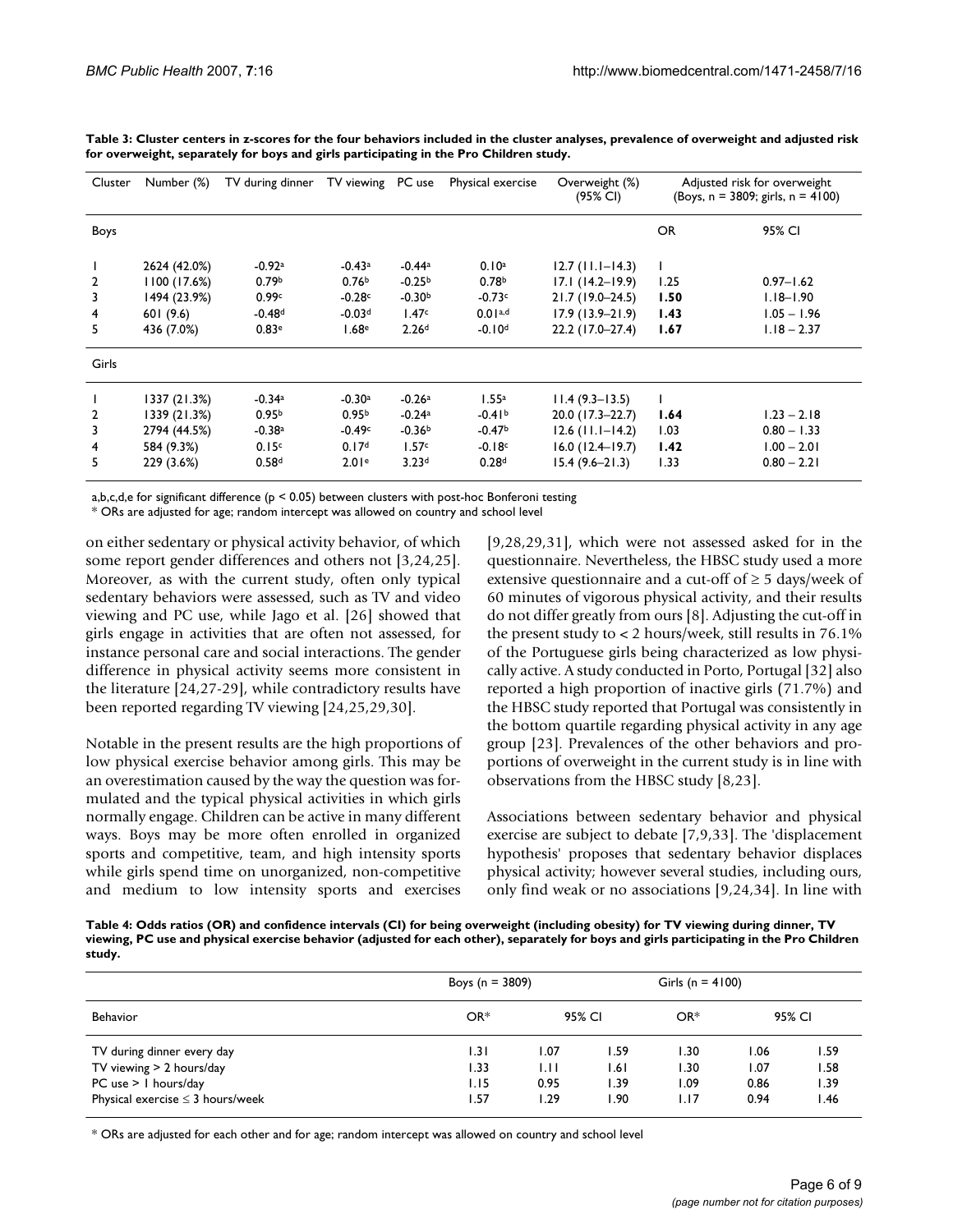this, we found that boys in the high TV viewers cluster had above average physical exercise levels, and the low sedentary and low physical exercise cluster in girls indicates that a large proportion of girls spends little time on TV viewing and PC use as well as little time on physical exercise. Likewise a small part of the girls sample combines high sedentary behavior with above average involvement in physical exercise (i.e. the high sedentary and high physical exercise cluster). This latter finding supports the idea that some sedentary behaviors and physical activity can co-exist. Physical activity may be executed typically in the afternoon while sedentary behaviours are more prevalent later at night [7]. The multifaceted character of sedentary behavior and the fact that we measured only a selection of possible sedentary behaviors may have caused the apparently conflicting.

We found that among girls the high TV viewers and the high PC users had an increased risk of being overweight. That TV viewing is positively associated with BMI or overweight status in girls is in line with other studies [3,24]. Both clusters also had high proportions of girls reporting low physical exercise ( $\geq$  85%) and almost half of the high PC users spent more than 2 hours/day on TV viewing (data not shown). The main difference between these two clusters and the low sedentary and low physical exercise cluster is the time spent on TV viewing and PC use. Since the low sedentary & low physical exercise cluster did not show an increased risk of being overweight, it appears that for girls sedentary behavior is a more important factor with regard to overweight status than is physical exercise. This hypothesis is also supported by the observation that the high sedentary and high physical exercise cluster showed increased odds (OR>1), although not statistically significant, for being overweight and the proportion of overweight girls in this cluster was the second highest. Absence of statistical significance may be due to a low number of girls in this cluster.

In boys, all clusters had increased risks of being overweight compared with the healthiest behavior cluster, except the high TV viewers. This latter cluster also had the lowest proportion of boys reporting low physical exercise and since physical exercise was associated with overweight status, this may explain the absence of elevated risk. So, in contrast to girls, in boys both sedentary behavior and physical exercise seem to be important with regard to overweight.

It can be argued that the variable TV viewing during dinner is not a real indicator of sedentary behavior and should thus not be included in the present analyses. However, we included this variable, because it can provide new information. Since this variable has not been included in this line of exploration of specific energy-balance behaviors before, since it has been argued that eating while watching television may be one of the reasons for the positive association between TV viewing and overweight, and because in weight management programs it is advised to not engage in distracting activities such as TV viewing while eating. It can be argued that the variable 'TV during dinner' may be associated with weight management and thus overweight. Analyses of the data without this variable, resulted in the same conclusions for boys, but showed a less clear pattern in girls (data not shown). Although, again, in girls TV viewing behavior appeared to be more important than physical exercise behavior with regard to overweight status, which is in line with the present results.

Adjustment for family educational level did not change the estimated ORs for being overweight, indicating that family educational level did not confound these associations. This can probably be explained by the fact that in the multilevel logistic regression analyses results were already adjusted for country, and that the different educational levels were not equally distributed over the nine countries. Spain and Portugal showed higher proportions of lower educational levels, and also showed higher levels of overweight.

Some limitations of the present study should be addressed. Since we solely rely on cross-sectional data, we cannot draw conclusions about causal relations. Children who are highly sedentary might become overweight, or overweight children might become more sedentary. Secondly, we used self-reported data for the behaviors, which is less accurate than observed measures. If children tend to underestimate their time spent on sedentary behaviors, the prevalence of these behaviors would be higher than presented here. If underestimation is more common among overweight children, the observed effect estimates would be higher if more accurate measures were used. However, Schmitz et al. [35] showed that a brief selfadministered questionnaire is as good for group comparisons as a detailed seven-day logbook regarding TV viewing and PC use.

Thirdly, we used parent-reported data to calculate children's BMI. In general people tend to overestimate their height and underestimate their weight, resulting in an underestimation of BMI [36], which is also more common when parental reporting is used [37,38]. A Norwegian study validated a methodology very similar to the Pro Children survey but using self-report by children, completed at home [39]. In that study, there was a relatively good correspondence between reported and measured height and weight in children of a comparable age to that in our study.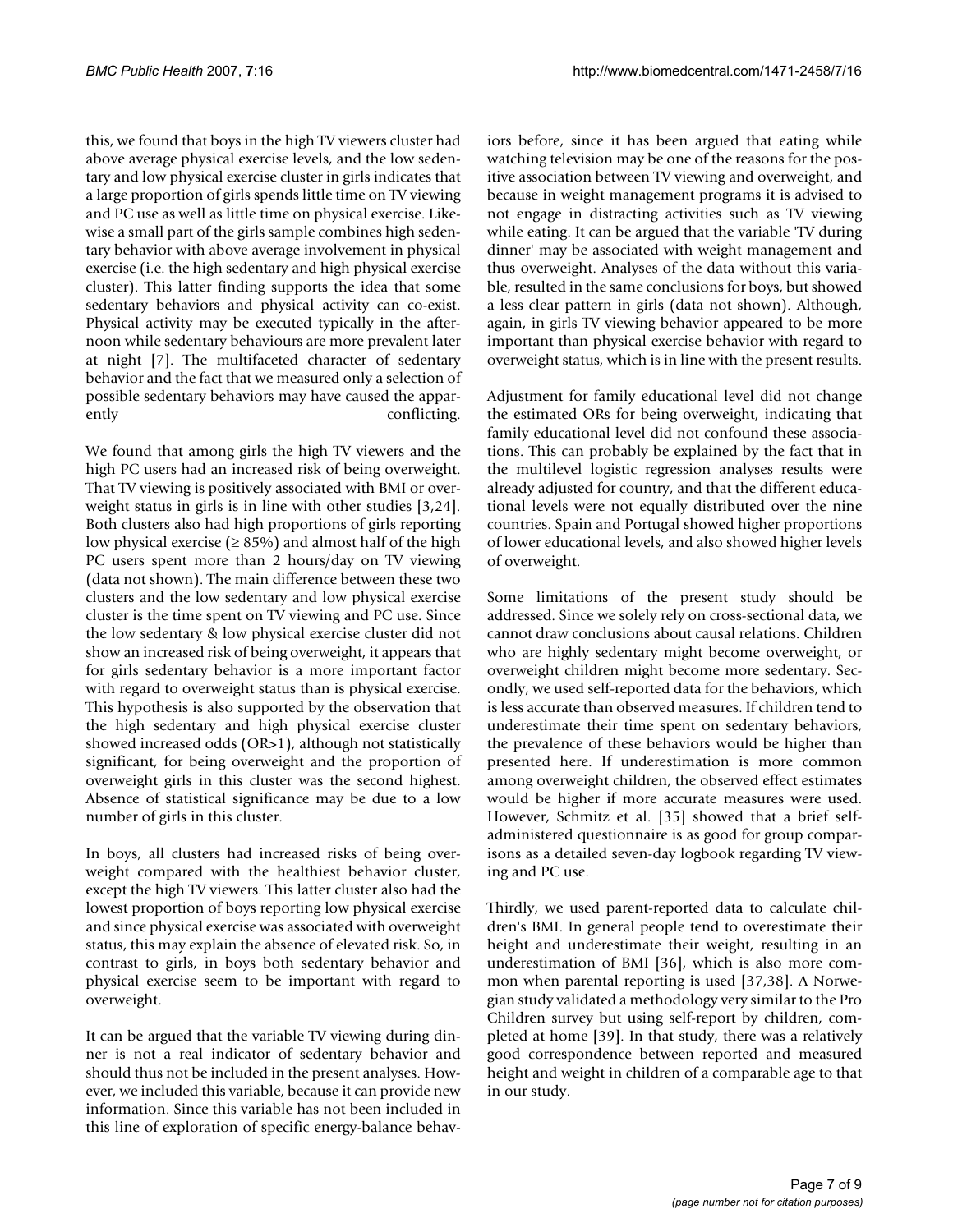The non-response on BMI was different between the clusters for boys, with the highest rates in the unhealthy behavior cluster (43.1%) and the mixed cluster (42.7%) and lowest in the healthy behavior cluster (36.2%). This suggests that an even clearer pattern would probably have emerged without this selective non-response. The nonresponse rates on BMI were lower in girls, and also varied less between the clusters (32.7% – 36.6%, not significant).

Besides these limitations, a strength of this study is that it provides representative information from a large sample from nine countries across Europe. A special feature of this study was the cluster analyses, investigating associations with overweight between patterns of behaviors instead of individual behaviors. In our analyses we also took into account that children were nested within countries and observed no random effects by country (data not shown). So, despite the geographical, socio-economic, cultural and climate differences, the associations shown are consistent across all countries.

# **Conclusion**

We can conclude that the prevalence of sedentary and low physical exercise behavior varies across countries and by gender. Boys appeared to engage in more sedentary behavior, while girls participated in less sedentary behavior but were also less physically active. In boys, both sedentary and physical exercise appear to be important with regard to overweight, while in girls the typical sedentary behaviors (TV viewing, PC use) seem more important than physical exercise behaviors in the association with overweight. These differences between boys and girls are important to consider when developing tailored intervention strategies for prevention of overweight.

### **Competing interests**

The author(s) declare that they have no competing interests.

## **Authors' contributions**

SJtV carried out the analyses and drafted the manuscript; IdB participated in the design of the study, supported in the statistical analyses and helped to draft the manuscript; IT participated in the design of the study and helped to draft the manuscript; MR helped to draft the manuscript; MH helped to draft the manuscript; KIK developed and directed the overall study and helped to draft the manuscript; JB developed and directed the overall study and coordination and helped to draft the manuscript. All authors read and approved the final manuscript.

# **Acknowledgements**

The project "Promoting and Sustaining Health through Increased Vegetable and Fruit Consumption among European Schoolchildren" (Pro Children) is funded under the Fifth Framework Programme of the European Commission, Thematic programme Quality of Life and Management of Living Resources, key action Food, Nutrition and Health (QLK1-CT-2001- 00547).

The contribution of SJtV was made possible by a grant from the Netherlands Organisation for Health Research and Development (ZonMW), Grant 50-50110-98-017

#### **References**

- 1. Lobstein T, Frelut ML: **[Prevalence of overweight among chil](http://www.ncbi.nlm.nih.gov/entrez/query.fcgi?cmd=Retrieve&db=PubMed&dopt=Abstract&list_uids=14649370)[dren in Europe.](http://www.ncbi.nlm.nih.gov/entrez/query.fcgi?cmd=Retrieve&db=PubMed&dopt=Abstract&list_uids=14649370)** *Obesity Reviews* 2003, **4:**195-200.
- 2. French SA, Story M, Jeffery RW: **[Environmental influences on](http://www.ncbi.nlm.nih.gov/entrez/query.fcgi?cmd=Retrieve&db=PubMed&dopt=Abstract&list_uids=11274524) [eating and physical activity.](http://www.ncbi.nlm.nih.gov/entrez/query.fcgi?cmd=Retrieve&db=PubMed&dopt=Abstract&list_uids=11274524)** *Annu Rev Public Health* 2001, **22:**309-335.
- 3. Crespo CJ, Smit E, Troiano RP, Bartlett SJ, Macera CA, Andersen RE: **[Television Watching, Energy Intake, and Obesity in US Chil](http://www.ncbi.nlm.nih.gov/entrez/query.fcgi?cmd=Retrieve&db=PubMed&dopt=Abstract&list_uids=11231802)dren: Results From the Third National Health and Nutrition [Examination Survey, 1988-1994.](http://www.ncbi.nlm.nih.gov/entrez/query.fcgi?cmd=Retrieve&db=PubMed&dopt=Abstract&list_uids=11231802)** *Arch Pediatr Adolesc Med* 2001, **155:**360-365.
- 4. Robinson TN: **[Reducing Children's Television Viewing to Pre](http://www.ncbi.nlm.nih.gov/entrez/query.fcgi?cmd=Retrieve&db=PubMed&dopt=Abstract&list_uids=10546696)[vent Obesity: A Randomized Controlled Trial.](http://www.ncbi.nlm.nih.gov/entrez/query.fcgi?cmd=Retrieve&db=PubMed&dopt=Abstract&list_uids=10546696)** *JAMA* 1999, **282:**1561-1567.
- 5. Stettler N, Signer TM, Suter PM: **[Electronic Games and Environ](http://www.ncbi.nlm.nih.gov/entrez/query.fcgi?cmd=Retrieve&db=PubMed&dopt=Abstract&list_uids=15229327)[mental Factors Associated with Childhood Obesity in Swit](http://www.ncbi.nlm.nih.gov/entrez/query.fcgi?cmd=Retrieve&db=PubMed&dopt=Abstract&list_uids=15229327)[zerland.](http://www.ncbi.nlm.nih.gov/entrez/query.fcgi?cmd=Retrieve&db=PubMed&dopt=Abstract&list_uids=15229327)** *Obes Res* 2004, **12:**896-903.
- 6. Marshall SJ, Biddle SJ, Gorely T, Cameron N, Murdey I: **[Relation](http://www.ncbi.nlm.nih.gov/entrez/query.fcgi?cmd=Retrieve&db=PubMed&dopt=Abstract&list_uids=15314635)[ships between media use, body fatness and physical activity](http://www.ncbi.nlm.nih.gov/entrez/query.fcgi?cmd=Retrieve&db=PubMed&dopt=Abstract&list_uids=15314635) [in children and youth: a meta-analysis.](http://www.ncbi.nlm.nih.gov/entrez/query.fcgi?cmd=Retrieve&db=PubMed&dopt=Abstract&list_uids=15314635)** *Int J Obes Relat Metab Disord* 2004, **28:**1238-1246.
- 7. Biddle SJ, Gorely T, Marshall SJ, Murdey I, Cameron N: **[Physical](http://www.ncbi.nlm.nih.gov/entrez/query.fcgi?cmd=Retrieve&db=PubMed&dopt=Abstract&list_uids=14971190) [activity and sedentary behaviours in youth: issues and con](http://www.ncbi.nlm.nih.gov/entrez/query.fcgi?cmd=Retrieve&db=PubMed&dopt=Abstract&list_uids=14971190)[troversies.](http://www.ncbi.nlm.nih.gov/entrez/query.fcgi?cmd=Retrieve&db=PubMed&dopt=Abstract&list_uids=14971190)** *J R Soc Health* 2004, **124:**29-33.
- 8. Janssen I, Katzmarzyk PT, Boyce WF, Vereecken C, Mulvihill C, Roberts C, Currie C, Pickett W: **[Comparison of overweight and](http://www.ncbi.nlm.nih.gov/entrez/query.fcgi?cmd=Retrieve&db=PubMed&dopt=Abstract&list_uids=15836463) [obesity prevalence in school-aged youth from 34 countries](http://www.ncbi.nlm.nih.gov/entrez/query.fcgi?cmd=Retrieve&db=PubMed&dopt=Abstract&list_uids=15836463) and their relationships with physical activity and dietary pat[terns.](http://www.ncbi.nlm.nih.gov/entrez/query.fcgi?cmd=Retrieve&db=PubMed&dopt=Abstract&list_uids=15836463)** *Obesity Reviews* 2005, **6:**123-132.
- 9. Marshall SJ, Biddle SJH, Sallis JF, McKenzie TL, Conway TL: **Clustering of sedentary behaviors and physical activity among youth: a cross-national study.** *Pediatric Exercise Science* 2002, **14:**401-417.
- 10. Nelson MC, Gordon-Larsen P, Adair LS, Popkin BM: **[Adolescent](http://www.ncbi.nlm.nih.gov/entrez/query.fcgi?cmd=Retrieve&db=PubMed&dopt=Abstract&list_uids=15766613) [physical activity and sedentary behavior: patterning and](http://www.ncbi.nlm.nih.gov/entrez/query.fcgi?cmd=Retrieve&db=PubMed&dopt=Abstract&list_uids=15766613) [long-term maintenance.](http://www.ncbi.nlm.nih.gov/entrez/query.fcgi?cmd=Retrieve&db=PubMed&dopt=Abstract&list_uids=15766613)** *Am J Prev Med* 2005, **28:**259-266.
- 11. Hulshof KF, Wedel M, Lowik MR, Kok FJ, Kistemaker C, Hermus RJ, ten Hoor F, Ockhuizen T: **[Clustering of dietary variables and](http://www.ncbi.nlm.nih.gov/entrez/query.fcgi?cmd=Retrieve&db=PubMed&dopt=Abstract&list_uids=1431719) [other lifestyle factors \(Dutch Nutritional Surveillance Sys](http://www.ncbi.nlm.nih.gov/entrez/query.fcgi?cmd=Retrieve&db=PubMed&dopt=Abstract&list_uids=1431719)[tem\).](http://www.ncbi.nlm.nih.gov/entrez/query.fcgi?cmd=Retrieve&db=PubMed&dopt=Abstract&list_uids=1431719)** *J Epidemiol Community Health* 1992, **46:**417-424.
- 12. Klepp KI, Pérez-Rodrigo C, De Bourdeaudhuij I, Due PP, Elmadfa I, Haraldsdóttir J, König J, Sjöström M, Thórsdóttir I, Vaz de Almeida MD, Yngve A, Brug J: **[Promoting Fruit and Vegetable Con](http://www.ncbi.nlm.nih.gov/entrez/query.fcgi?cmd=Retrieve&db=PubMed&dopt=Abstract&list_uids=16088084)[sumption among European Schoolchildren: Rationale, Con](http://www.ncbi.nlm.nih.gov/entrez/query.fcgi?cmd=Retrieve&db=PubMed&dopt=Abstract&list_uids=16088084)[ceptualization and Design of the Pro Children Project.](http://www.ncbi.nlm.nih.gov/entrez/query.fcgi?cmd=Retrieve&db=PubMed&dopt=Abstract&list_uids=16088084)** *Ann Nutr Metab* 2005, **49:**212-220.
- 13. Yngve A, Wolf A, Poortvliet E, Elmadfa I, Brug J, Ehrenblad B, Franchini B, Haraldsdóttir J, Krølner R, Maes L, Pérez-Rodrigo C, Sjöström M, Thórsdóttir I, Klepp KI: **[Fruit and Vegetable Intake in a Sam](http://www.ncbi.nlm.nih.gov/entrez/query.fcgi?cmd=Retrieve&db=PubMed&dopt=Abstract&list_uids=16088087)[ple of 11-Year-Old Children in 9 European Countries: The](http://www.ncbi.nlm.nih.gov/entrez/query.fcgi?cmd=Retrieve&db=PubMed&dopt=Abstract&list_uids=16088087) [Pro Children Cross-Sectional Survey.](http://www.ncbi.nlm.nih.gov/entrez/query.fcgi?cmd=Retrieve&db=PubMed&dopt=Abstract&list_uids=16088087)** *Ann Nutr Metab* 2005, **49:**236-245.
- 14. Wind M, Bobelijn K, De Bourdeaudhuij I, Klepp KI, Brug J: **[A Quali](http://www.ncbi.nlm.nih.gov/entrez/query.fcgi?cmd=Retrieve&db=PubMed&dopt=Abstract&list_uids=16088086)[tative Exploration of Determinants of Fruit and Vegetable](http://www.ncbi.nlm.nih.gov/entrez/query.fcgi?cmd=Retrieve&db=PubMed&dopt=Abstract&list_uids=16088086) Intake among 10- and 11-Year-Old Schoolchildren in the [Low Countries.](http://www.ncbi.nlm.nih.gov/entrez/query.fcgi?cmd=Retrieve&db=PubMed&dopt=Abstract&list_uids=16088086)** *Ann Nutr Metab* 2005, **49:**228-235.
- 15. De Bourdeaudhuij I, Klepp KI, Due P, Rodrigo CP, de Almeida M, Wind M, Krolner R, Sandvik C, Brug J: **[Reliability and validity of a](http://www.ncbi.nlm.nih.gov/entrez/query.fcgi?cmd=Retrieve&db=PubMed&dopt=Abstract&list_uids=15877912) [questionnaire to measure personal, social and environmen](http://www.ncbi.nlm.nih.gov/entrez/query.fcgi?cmd=Retrieve&db=PubMed&dopt=Abstract&list_uids=15877912)tal correlates of fruit and vegetable intake in 10-11-year-old [children in five European countries.](http://www.ncbi.nlm.nih.gov/entrez/query.fcgi?cmd=Retrieve&db=PubMed&dopt=Abstract&list_uids=15877912)** *Public Health Nutr* 2005, **8:**189-200.
- 16. Haraldsdóttir J, Thórsdóttir I, de Almeida MDV, Maes L, Pérez Rodrigo C, Elmadfa I, Frost Andersen L: **[Validity and Reproducibility](http://www.ncbi.nlm.nih.gov/entrez/query.fcgi?cmd=Retrieve&db=PubMed&dopt=Abstract&list_uids=16088085) [of a Precoded Questionnaire to Assess Fruit and Vegetable](http://www.ncbi.nlm.nih.gov/entrez/query.fcgi?cmd=Retrieve&db=PubMed&dopt=Abstract&list_uids=16088085)**